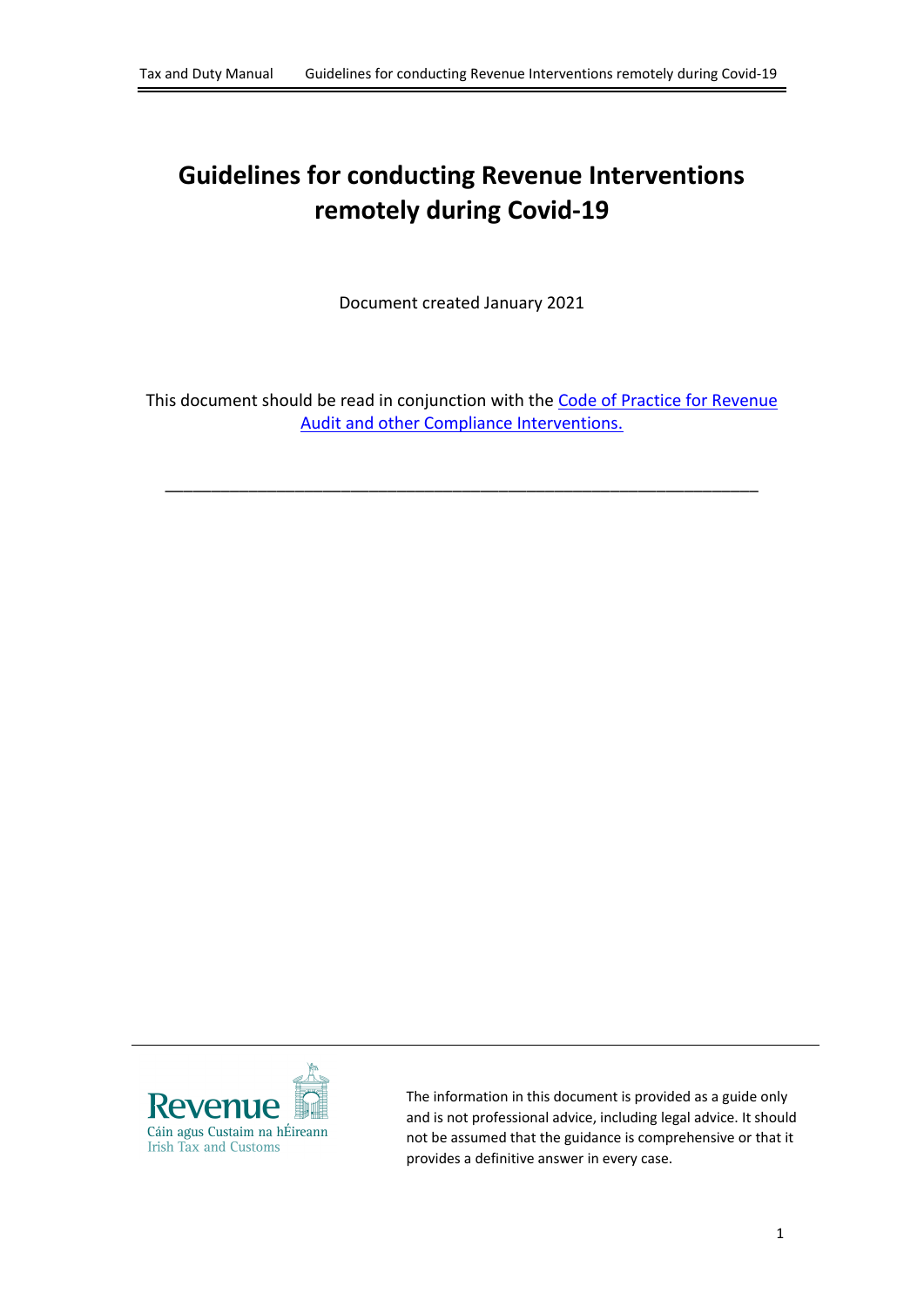### **Table of Contents**

| $\mathbf{1}$   |  |
|----------------|--|
| $\overline{2}$ |  |
| 2.1            |  |
| 2.1.1          |  |
| 2.1.2          |  |
| 2.2            |  |
| 2.3            |  |
| 3              |  |
| 3.1            |  |
| 3.2            |  |
| 3.3            |  |
| 3.4            |  |
| 3.5            |  |
| 3.6            |  |
| 4              |  |
| 4.1            |  |
| 4.2            |  |
| 4.3            |  |
| 4.4            |  |
| 4.5            |  |
| 5              |  |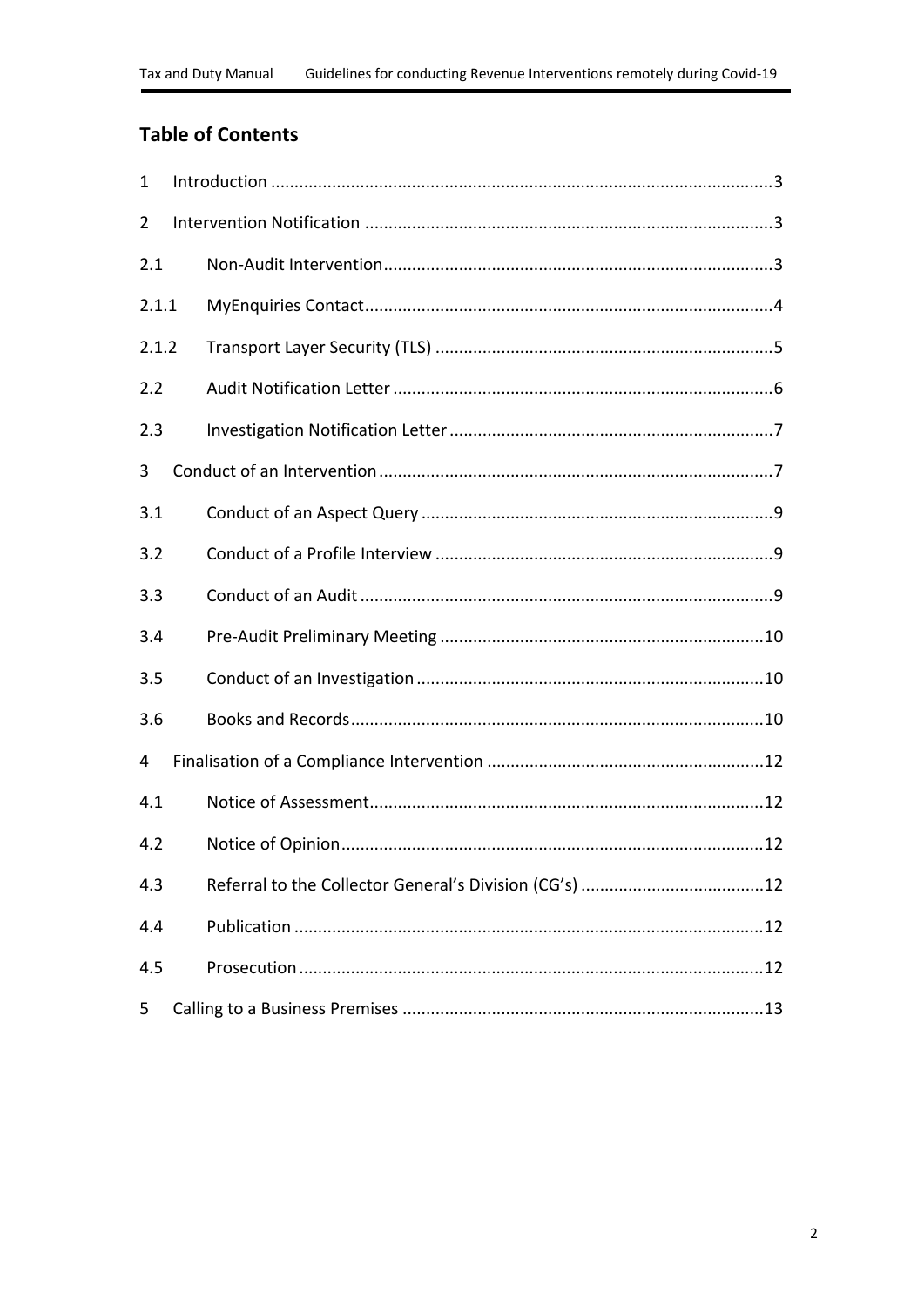## <span id="page-2-0"></span>1 Introduction

The purpose of this manual is to provide guidance to caseworkers as to how to conduct Revenue interventions remotely during the COVID-19 Pandemic. This will ensure consistency in our approach across the Divisions. It will also aim to ensure the health and safety of staff and taxpayers/agents as compliance interventions are conducted.

In accordance with these guidelines, interventions, where possible, should be conducted remotely. This can be through either correspondence or videoconferencing, preferably using Skype for Business. The taxpayer is not required to use Skype and may propose an alternative video conferencing product. Any software proposed will need to be secure and approved by ICTL. Please see [Section](#page-6-1) [3](#page-6-1) for further details.

These guidelines set out the methods which should be used by caseworkers to ensure that interventions can continue to be carried out in line with the [Code](https://www.revenue.ie/en/self-assessment-and-self-employment/documents/code-of-practice-revenue-audit.pdf) [of](https://www.revenue.ie/en/self-assessment-and-self-employment/documents/code-of-practice-revenue-audit.pdf) [Practice](https://www.revenue.ie/en/self-assessment-and-self-employment/documents/code-of-practice-revenue-audit.pdf) [for](https://www.revenue.ie/en/self-assessment-and-self-employment/documents/code-of-practice-revenue-audit.pdf) [Revenue](https://www.revenue.ie/en/self-assessment-and-self-employment/documents/code-of-practice-revenue-audit.pdf) [Audit](https://www.revenue.ie/en/self-assessment-and-self-employment/documents/code-of-practice-revenue-audit.pdf) [and](https://www.revenue.ie/en/self-assessment-and-self-employment/documents/code-of-practice-revenue-audit.pdf) [other](https://www.revenue.ie/en/self-assessment-and-self-employment/documents/code-of-practice-revenue-audit.pdf) [Compliance](https://www.revenue.ie/en/self-assessment-and-self-employment/documents/code-of-practice-revenue-audit.pdf) [Interventions](https://www.revenue.ie/en/self-assessment-and-self-employment/documents/code-of-practice-revenue-audit.pdf) (the Code).

The following material is either exempt from or not required to be published under the Freedom of Information Act 2014.

[…]

# <span id="page-2-1"></span>2 Intervention Notification

As caseworkers continue to work from home the physical issuing of an intervention letter may prove difficult. Equally, the taxpayer and/or agent may also experience difficulties collecting their post on a regular basis from business premises while working from home. It is important that when books and records are required that the caseworker, where possible, specifies the records to be made available as part of the notification. This will assist the taxpayer and agent in responding promptly.

### <span id="page-2-2"></span>2.1 Non-Audit Intervention

Revenue non-audit compliance interventions (Assurance Check, Aspect Query and Profile Interview) can continue to be conducted by telephone, secure-email, MyEnquiries or letter. This will minimise COVID-19 related considerations for both staff and taxpayers/agents.

As stated in the [Code](https://www.revenue.ie/en/self-assessment-and-self-employment/documents/code-of-practice-revenue-audit.pdf) a written notification is not always issued for a non-audit intervention.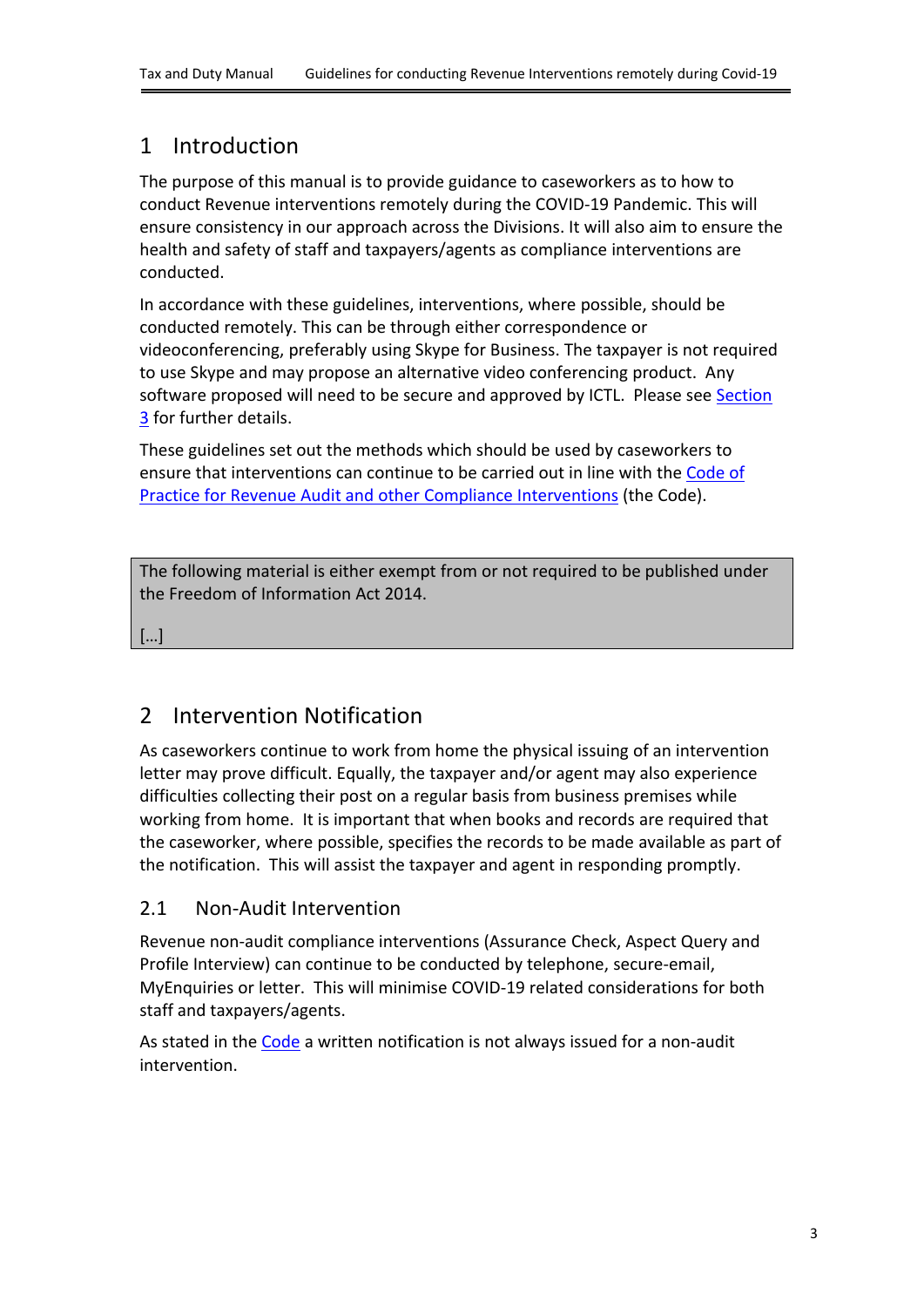A non-audit compliance intervention letter can be issued through [MyEnquiries](https://www.revenue.ie/en/tax-professionals/tdm/income-tax-capital-gains-tax-corporation-tax/part-37/37-00-36.pdf). Alternatively, where the taxpayer and/or agent is approved for Transport Layer Security (TLS) the letter can be issued by secure email. The date and time that the notification message is opened by the taxpayer and/or agent will be displayed on the Interaction/Contact Detail screen in [MyEnquiries.](https://www.revenue.ie/en/online-services/services/manage-your-record/myenquiries.aspx)

The taxpayer and/or agent should be advised that MyEnquiries is the best way to contact Revenue and that this should be checked immediately following notification of correspondence being received. Furthermore, the taxpayer and/or agent should be advised to mark all correspondence for the attention of the caseworker named in the compliance intervention letter. Please note the contents of [Section](#page-6-1) [3](#page-6-1) in relation to the transfer of records.

If making telephone contact the caseworker should ensure that where possible a voicemail facility is activated on their phone and they should continue to try and make phone contact with the taxpayer and/or agent. A notification via MyEnquiries/TLS will be required where contact by telephone is unsuccessful.

#### <span id="page-3-0"></span>2.1.1 MyEnquiries Contact

If sent via MyEnquiries, a notification will be automatically sent by standard email directing the taxpayer/agent to sign into the Revenue Online Service (ROS) where the appointment letter can be viewed in the MyEnquiries Inbox. The date and time that the correspondence issued through MyEnquiries has been opened by the taxpayer/agent will be displayed on the Interaction/Contact Detail screen in MyEnquiries.

In iC, when generating a MyEnquiries contact, the caseworker should ensure they select:

- Category: Compliance Intervention
- Subcategory: Compliance IV Non-Audit

This will ensure that the Customer Reference will pre-populate to 'Compliance Non-Audit'. This is important as it will populate the standard email correspondence that is issued to the taxpayer and agent advising them that correspondence relating to a 'Compliance Non-Audit' intervention is available in their MyEnquiries. Please note that a caseworker signature is not required but their typed name and branch should be included in the letter that issues.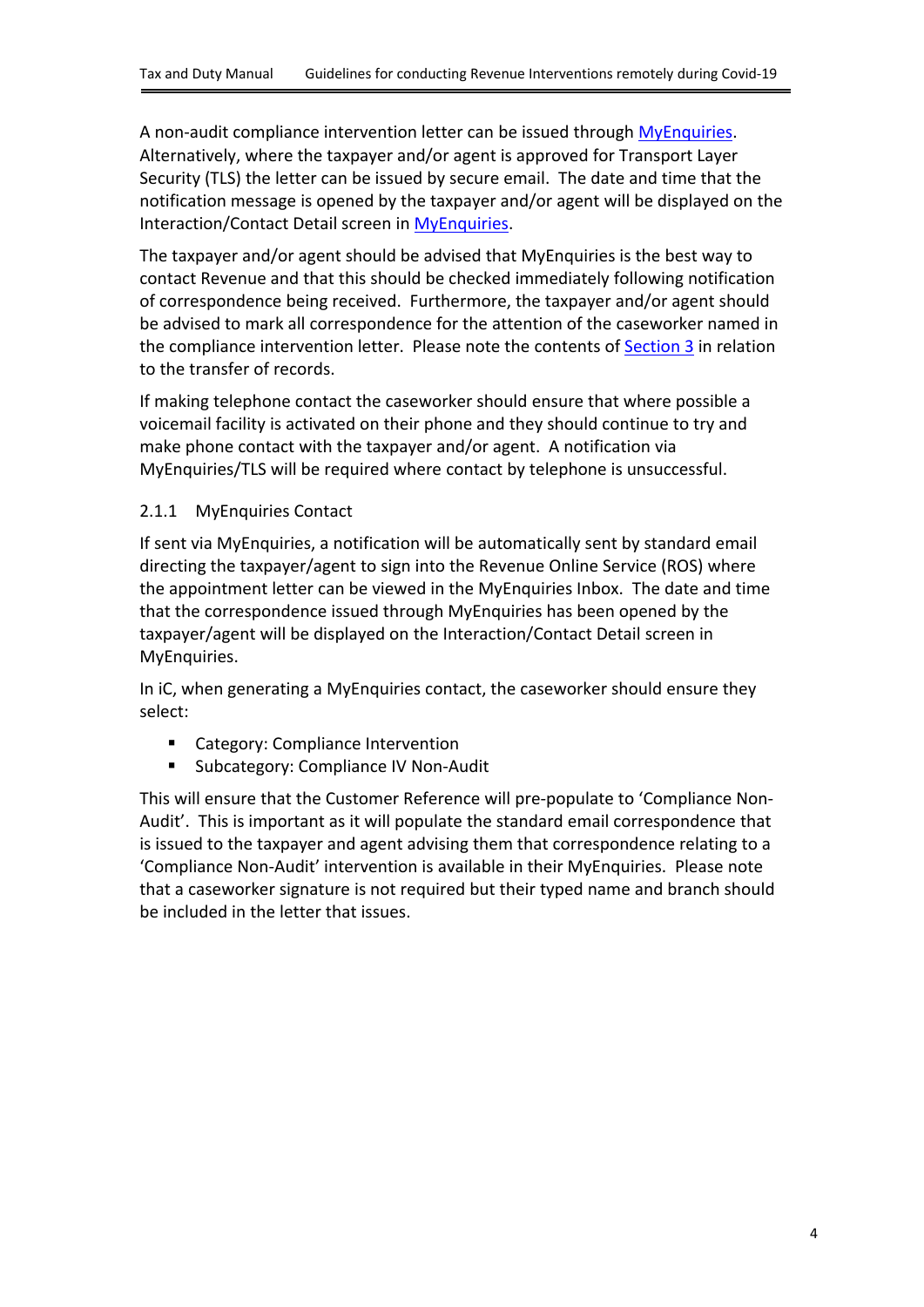[…]

#### <span id="page-4-0"></span>2.1.2 Transport Layer Security (TLS)

If the taxpayer is approved for TLS, then this allows secure emails to be sent directly to the taxpayer from the caseworkers Outlook account and the non-audit notification can be included in the email. The subject line in the email should include the reference 'Compliance Non-Audit' for Aspect Queries/Profile Interviews and 'Revenue Audit' for audit interventions. The list of approved TLS users includes Government departments and agencies and a number of practitioners.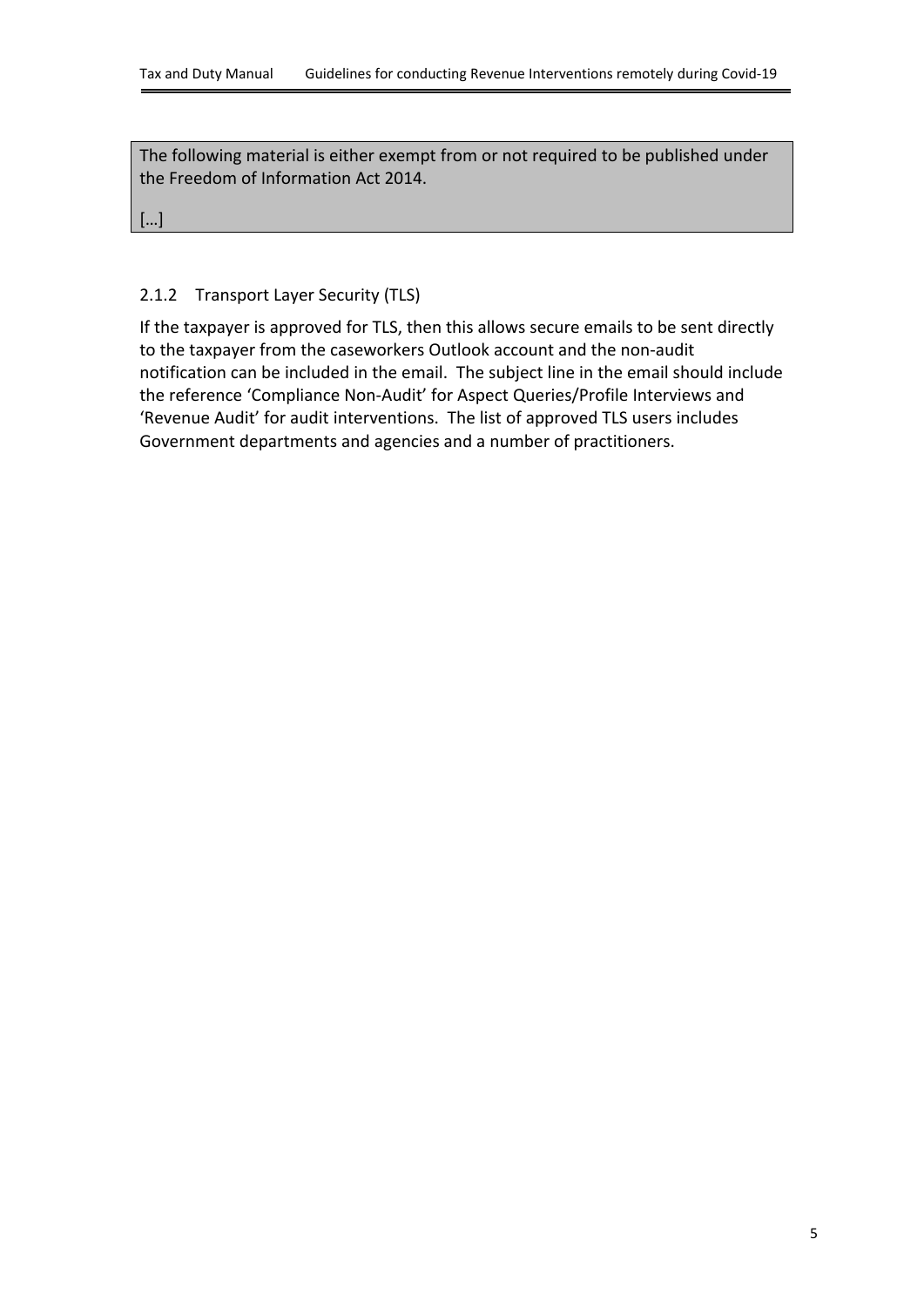[…]

There are exceptional circumstances where hard copy non-audit compliance intervention letters will continue to be required. The caseworker should ensure telephone contact is initiated with the taxpayer and agent when a hard copy notice is being issued, for example when either the taxpayer or agent is not registered for Revenue Online Service (ROS).

RCM should continue to be updated in accordance with Standard 4: The Recording Standard in the [Quality](https://www.revenue.ie/en/tax-professionals/tdm/compliance/audit-and-other-compliance-interventions/quality-audits-and-risk-managment-intervention/quality-intervention-standard.pdf) [Intervention](https://www.revenue.ie/en/tax-professionals/tdm/compliance/audit-and-other-compliance-interventions/quality-audits-and-risk-managment-intervention/quality-intervention-standard.pdf) [Standards](https://www.revenue.ie/en/tax-professionals/tdm/compliance/audit-and-other-compliance-interventions/quality-audits-and-risk-managment-intervention/quality-intervention-standard.pdf) Tax and Duty Manual.

#### <span id="page-5-0"></span>2.2 Audit Notification Letter

In accordance with Chapter 2.6 of the [Code](https://www.revenue.ie/en/self-assessment-and-self-employment/documents/code-of-practice-revenue-audit.pdf), 21 days' notice of a Revenue audit is given to both the taxpayer and/or agent. In recognition of the fact that Revenue staff and taxpayers and/or their agents are likely to be working from home, in the first instance staff should try to make telephone contact with the taxpayer and/or agent to advise them that a "Notification of Revenue Audit" letter is being issued to them that day. This will also assist in identifying the person in the practice dealing with the taxpayer and obtaining their email address. The audit notification can be issued using MyEnquiries or TLS. For MyEnquiry contacts the taxpayer and agent will be notified by email of correspondence in their MyEnquiries Inbox and to sign into ROS. The date and time that the correspondence issued through MyEnquiries has been opened/read by the taxpayer/agent will be displayed on the Interaction/Contact Detail screen in MyEnquiries.

It is imperative that the "Notification of a Revenue Audit" letter is issued the same day as telephone contact is made with the taxpayer and/or agent. As and from the date of issue of the "Notification of a Revenue Audit" letter (that is the date shown on the letter) to the taxpayer and/or agent, the opportunity to make an 'unprompted qualifying disclosure' is no longer available.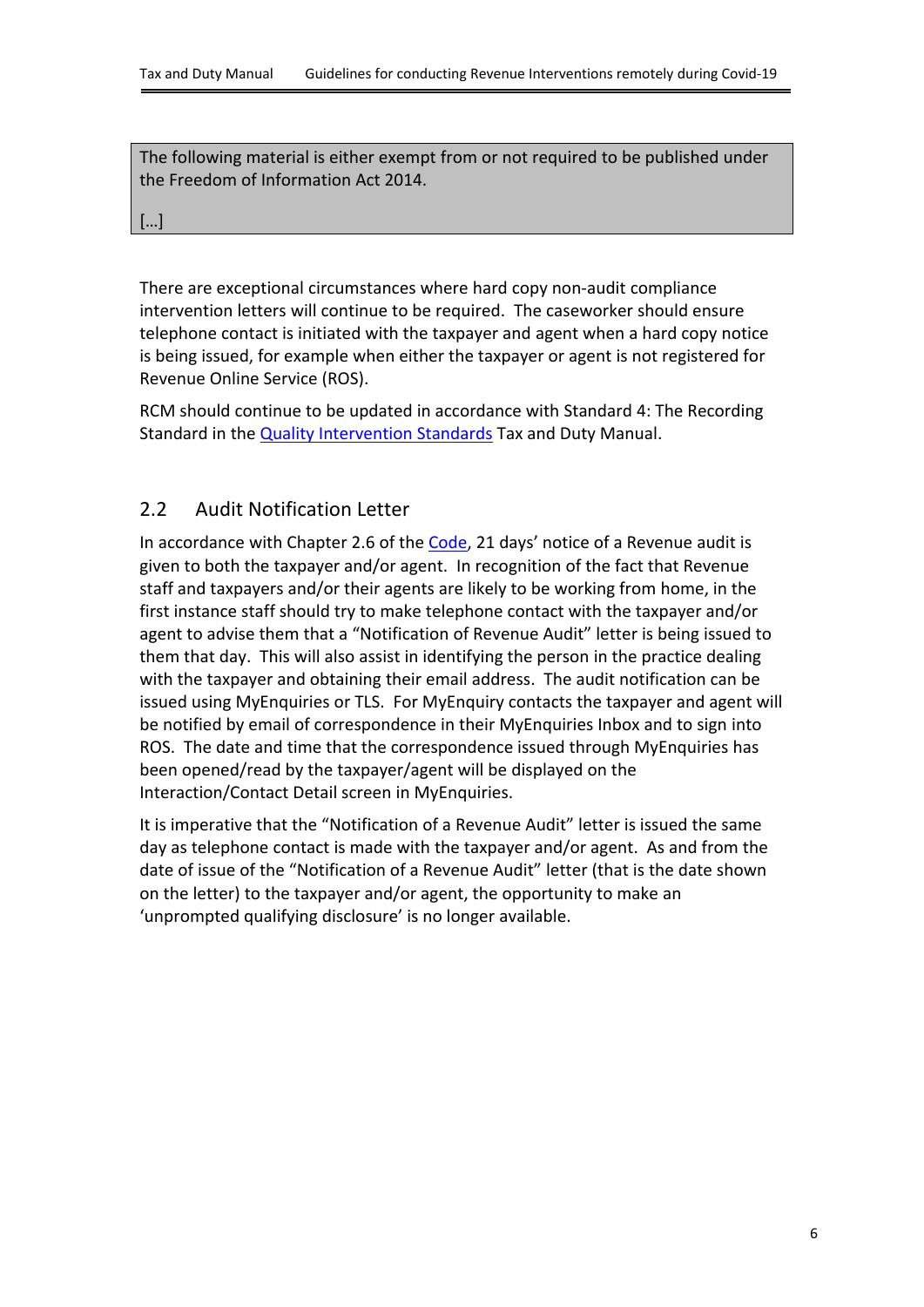In iC, when generating a MyEnquiries contact, the caseworker should ensure they select:

- Category: Compliance Intervention
- Sub-Category: Compliance IV Audit

This will ensure that the Customer Reference will pre-populate to 'Revenue Audit'. This is important as it will populate the standard email correspondence that is issued to the taxpayer and agent advising them that correspondence relating to a 'Revenue Audit' intervention is available in their MyEnquiries.

The following material is either exempt from or not required to be published under the Freedom of Information Act 2014.

[…]

#### <span id="page-6-0"></span>2.3 Investigation Notification Letter

A 'Revenue Investigation' is an examination of a taxpayer's affairs where Revenue believes, from an examination of available information, that serious tax or duty evasion may have occurred, or a Revenue offence may have been committed.

Due to the seriousness of the nature of this category of intervention, there is no change to the process of a Revenue Investigation and the procedures in Chapter 2.8 of the [Code](https://www.revenue.ie/en/self-assessment-and-self-employment/documents/code-of-practice-revenue-audit.pdf) should be followed.

Where a "Notification of a Revenue Investigation" is required it should be issued to the taxpayer and agent in hard copy by post.

### <span id="page-6-1"></span>3 Conduct of an Intervention

In accordance with these guidelines, interventions where possible, should be conducted remotely. This can be through either correspondence or videoconferencing, preferably using Skype for Business. As outlined above, the taxpayer is not required to use Skype and may propose an alternative video conferencing product. It is recommended that in advance of the interview a test call is arranged to ensure the software functions correctly to minimise any disruption on the day of the interview. Where the taxpayer or agent wishes to use an alternative to Skype for Business, this should be notified to Revenue in writing, via MyEnquiries/TLS. Details of the preferred software should be provided. Caseworkers should note the details in RCM. There is no requirement for the caseworker to attend a Revenue office to conduct the skype interview where it can be dealt with from home. The interview must adhere to Chapter 4 of the [Code](https://www.revenue.ie/en/self-assessment-and-self-employment/documents/code-of-practice-revenue-audit.pdf).

Any follow up meetings should be conducted through video conferencing or telephone. Please note that in line with section 3.2 of the [Telephone](https://www.revenue.ie/en/tax-professionals/tdm/income-tax-capital-gains-tax-corporation-tax/misc/misc-14.pdf) [Security](https://www.revenue.ie/en/tax-professionals/tdm/income-tax-capital-gains-tax-corporation-tax/misc/misc-14.pdf) [Procedures](https://www.revenue.ie/en/tax-professionals/tdm/income-tax-capital-gains-tax-corporation-tax/misc/misc-14.pdf) Tax and Duty manual it is not permitted to use recording devices at any stage.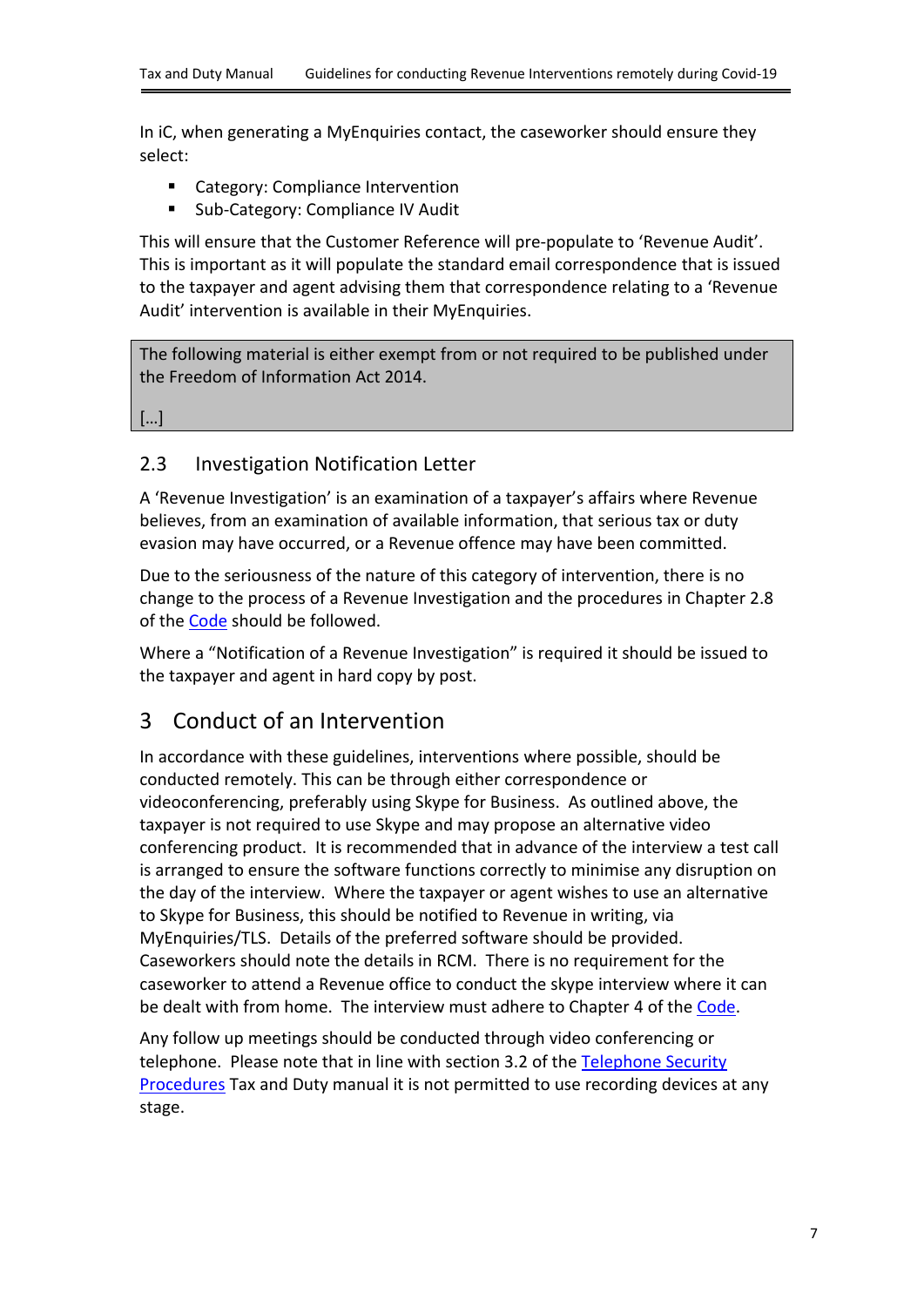[…]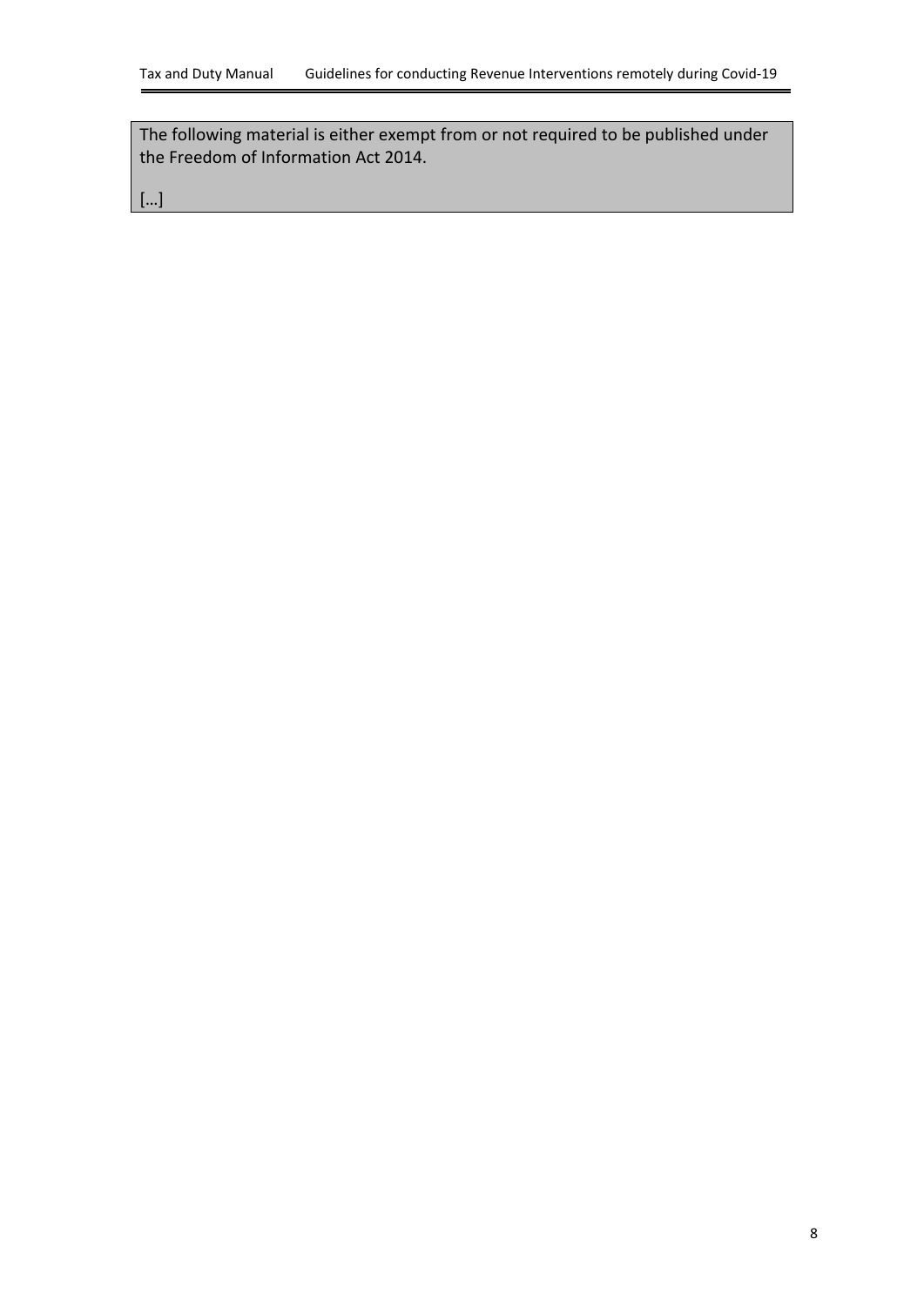### <span id="page-8-0"></span>3.1 Conduct of an Aspect Query

Aspect Queries are normally conducted through correspondence and this should continue. As set out above, the taxpayer and agent can receive direct emails if approved for TLS or will be notified by email of correspondence in their MyEnquiries Inbox and to sign into ROS. The date and time that the correspondence issued through MyEnquiries has been opened/read by the taxpayer/agent will be displayed on the Interaction/Contact Detail screen in MyEnquiries. MyEnquiries will be the channel for sending and receiving correspondence for taxpayers not approved for TLS. Any supporting documentation required should be provided in accordance with [Section](#page-9-2) [3.6.](#page-9-2)

### <span id="page-8-1"></span>3.2 Conduct of a Profile Interview

Except for Cooperative Compliance Framework annual risk review meetings, Profile Interviews should only be conducted in exceptional circumstances during the COVID-19 Pandemic. Ordinarily, where a profile interview is the required method of intervention, Revenue will issue a letter to the taxpayer identifying the risk areas that will be discussed at the interview, which will usually take place 21 days after the issue of the letter. In light of current circumstances, where a profile interview is required, before issuing a non-audit intervention letter, telephone contact should be made with the taxpayer to confirm a suitable date for the interview. When the date is confirmed an appointment letter will be issued to the taxpayer (and where relevant the agent) through [MyEnquiries](https://www.revenue.ie/en/tax-professionals/tdm/income-tax-capital-gains-tax-corporation-tax/part-37/37-00-36.pdf) or TLS.

### <span id="page-8-2"></span>3.3 Conduct of an Audit

The commencement of an Audit is an important date as it closes the opportunity for a prompted disclosure by the taxpayer. After the initial interview, examination of the books and records will begin, and the Revenue audit will be regarded as having commenced. Caseworkers should ensure that they clearly advise the taxpayer that the audit is now commencing and note this in their working papers.

In the case of a desk audit, the audit is considered to have commenced on the day after the period of notice regarding the audit has expired.

As outlined in [2.2](#page-5-0) the "Notification of a Revenue Audit" will state the date that the audit will commence. The initial interview over video conferencing software, will take place prior to the audit commencing.

The caseworker must display their powers card to the taxpayer at the beginning of the initial interview and this fact should be recorded in the interview notes. All other procedures as outlined in Chapter 4.2 of the [Code](https://www.revenue.ie/en/self-assessment-and-self-employment/documents/code-of-practice-revenue-audit.pdf) should be followed.

The caseworker should arrange to receive the books and records, either electronically or the physical copies, before the initial interview is conducted. The non-production of records will not delay the commencement of an audit or extend the period in which to make a prompted disclosure. Please see [3.6](#page-9-2) below for further information.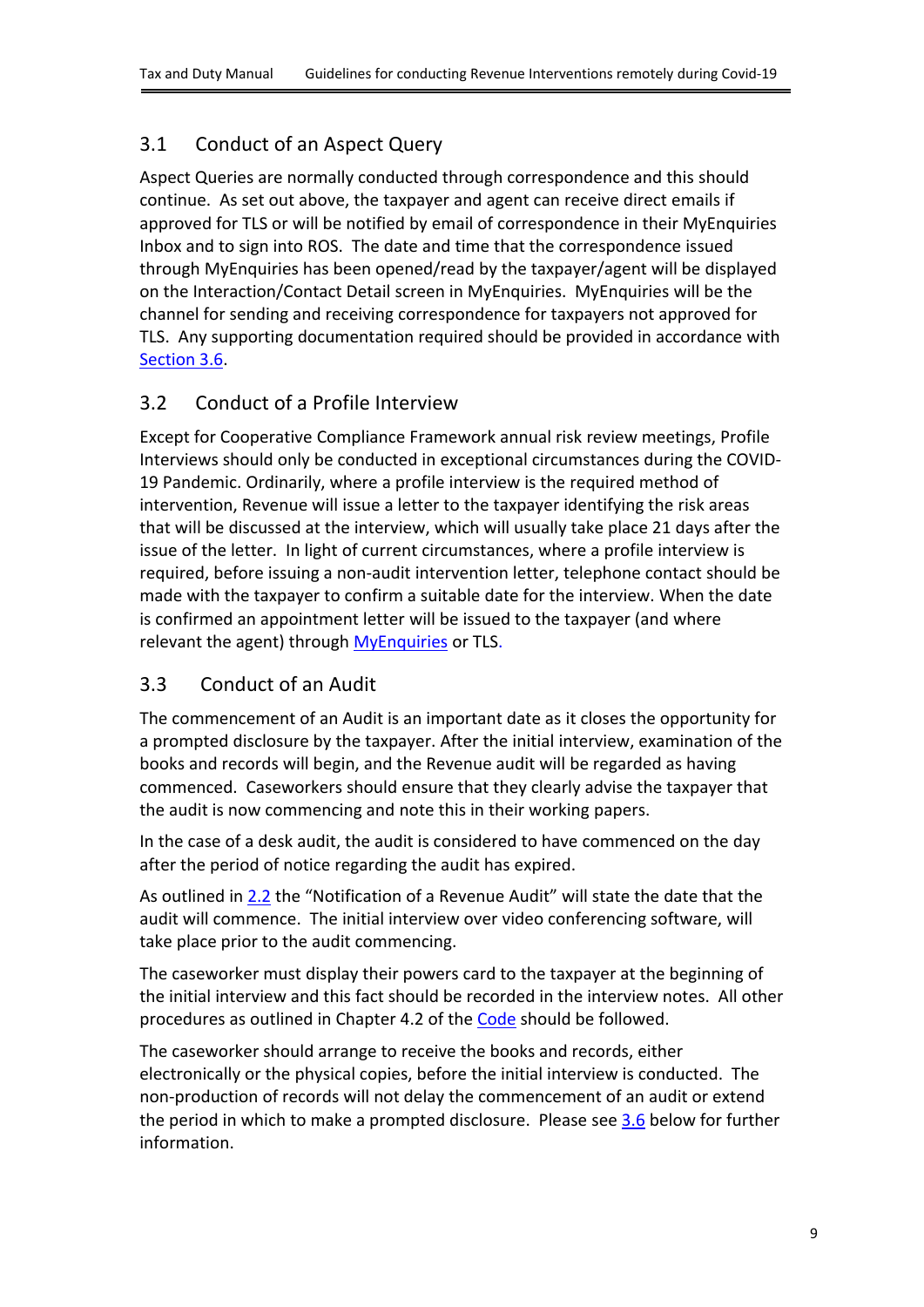### <span id="page-9-0"></span>3.4 Pre-Audit Preliminary Meeting

In the case of an e-Audit the pre-meeting is an important part of the process in order to understand the software systems being used by the taxpayer. This meeting should be held over Skype for Business as noted above. The taxpayer should be advised that the preliminary meeting is not a Revenue Audit and the taxpayer's entitlement to make a prompted disclosure is not affected as per Chapter 1.9.1 of the [Code.](https://www.revenue.ie/en/self-assessment-and-self-employment/documents/code-of-practice-revenue-audit.pdf)

Exceptional cases, where a business visit proves necessary, it must be conducted in accordance with current HSE guidelines.

#### <span id="page-9-1"></span>3.5 Conduct of an Investigation

Investigations should continue to be conducted as normal during COVID-19. Caseworkers should follow the guidelines set out above and ensure HSE guidelines are followed where a visit to business premises is required.

The following material is either exempt from or not required to be published under the Freedom of Information Act 2014.

[…]

#### <span id="page-9-2"></span>3.6 Books and Records

In order to examine the books and records the caseworker should encourage the taxpayer and/or agent to use the [Revenue](https://www.revenue.ie/en/tax-professionals/tdm/income-tax-capital-gains-tax-corporation-tax/part-37/37-00-36.pdf) [File](https://www.revenue.ie/en/tax-professionals/tdm/income-tax-capital-gains-tax-corporation-tax/part-37/37-00-36.pdf) [Transfer](https://www.revenue.ie/en/tax-professionals/tdm/income-tax-capital-gains-tax-corporation-tax/part-37/37-00-36.pdf) [Service](https://www.revenue.ie/en/tax-professionals/tdm/income-tax-capital-gains-tax-corporation-tax/part-37/37-00-36.pdf) as much as possible. Caseworkers should fully familiarise themselves with the use of this process.

MyEnquiries can be used for obtaining Books and Records however there is a 10mb limit, please see [MyEnquiries:](https://www.revenue.ie/en/tax-professionals/tdm/income-tax-capital-gains-tax-corporation-tax/part-37/37-00-36B.pdf) [submitting](https://www.revenue.ie/en/tax-professionals/tdm/income-tax-capital-gains-tax-corporation-tax/part-37/37-00-36B.pdf) [and](https://www.revenue.ie/en/tax-professionals/tdm/income-tax-capital-gains-tax-corporation-tax/part-37/37-00-36B.pdf) [managing](https://www.revenue.ie/en/tax-professionals/tdm/income-tax-capital-gains-tax-corporation-tax/part-37/37-00-36B.pdf) [enquiries](https://www.revenue.ie/en/tax-professionals/tdm/income-tax-capital-gains-tax-corporation-tax/part-37/37-00-36B.pdf) [in](https://www.revenue.ie/en/tax-professionals/tdm/income-tax-capital-gains-tax-corporation-tax/part-37/37-00-36B.pdf) [the](https://www.revenue.ie/en/tax-professionals/tdm/income-tax-capital-gains-tax-corporation-tax/part-37/37-00-36B.pdf) [Enquiries](https://www.revenue.ie/en/tax-professionals/tdm/income-tax-capital-gains-tax-corporation-tax/part-37/37-00-36B.pdf) [Record](https://www.revenue.ie/en/tax-professionals/tdm/income-tax-capital-gains-tax-corporation-tax/part-37/37-00-36B.pdf) [screen.](https://www.revenue.ie/en/tax-professionals/tdm/income-tax-capital-gains-tax-corporation-tax/part-37/37-00-36B.pdf) Also, if TLS enabled the records can be received via email.

Where electronic records are not available, the physical books and records should be delivered to the Revenue office. The taxpayer and/or agent should arrange for the delivery of the books and records and the caseworker will arrange for them to be returned. Alternatively, the caseworker can arrange to collect them once all public health and social distancing guidelines can be strictly adhered to. This includes the use of Personal Protective Equipment (PPE) by the caseworker. The caseworker must request an itemised listing/log of all books and records being submitted by the taxpayer and/or agent. Upon receipt of the books and records the case worker should reconcile these to the itemised listing/log provided to ensure accuracy. If an itemised listing/log is not provided, then the caseworker should request such a listing from the taxpayer and agent. The caseworker should take due care and ensure that all books and records listed/logged are returned and that this is documented in the case file.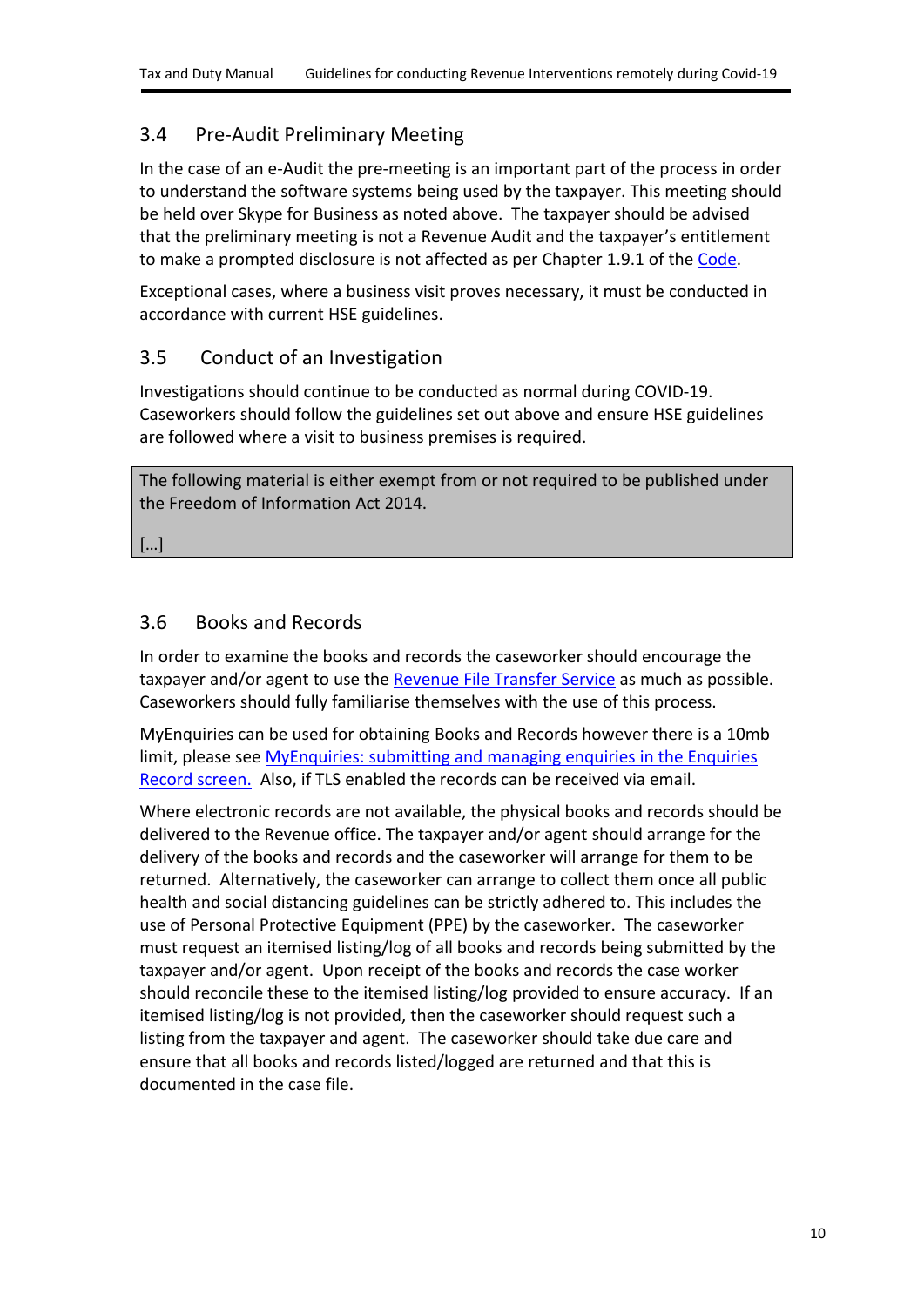[…]

Handing over books and records may present a difficulty for some taxpayers and caseworkers should commit to return same within a reasonable period of time. This timeframe will depend on the volume of physical records that are received. In order to minimise the risk of COVID-19 being present on the books and records they should be left untouched for at least 24 hours after they arrive in the office.

The following material is either exempt from or not required to be published under the Freedom of Information Act 2014.

[…]

Any hesitancy on the part of the taxpayer to provide books and records should not automatically be seen as failure to co-operate fully. However, if a caseworker believes that the taxpayer is purposely trying to use COVID-19 as a means to not provide the books and records as requested then as requested then this may be treated as failure to cooperate.

The settlement letter of offer from the taxpayer must be submitted to Revenue in writing. This can be done through MyEnquiries or a hard copy can be posted to the Revenue office with notification of same being issued through MyEnquiries.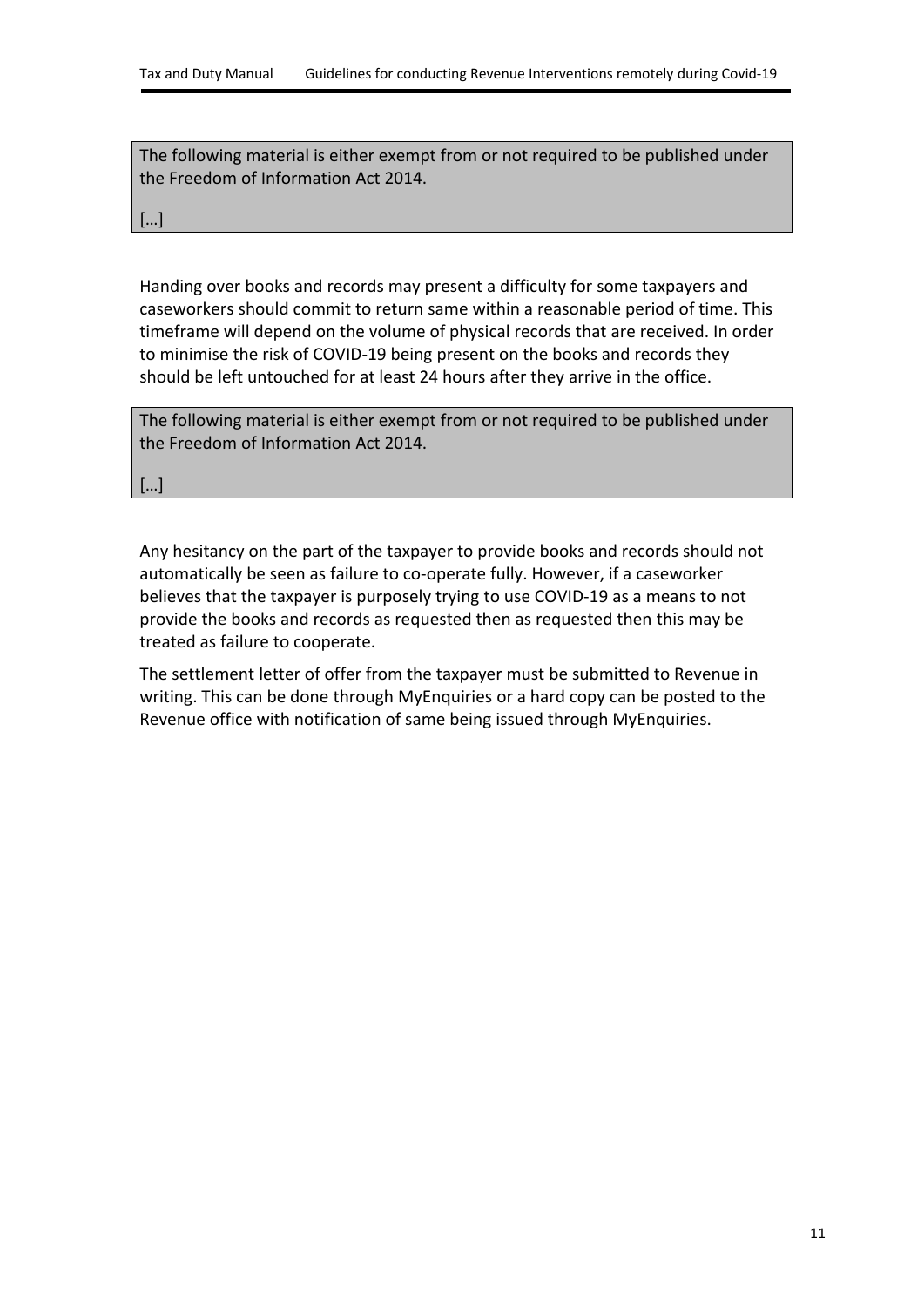## <span id="page-11-0"></span>4 Finalisation of a Compliance Intervention

### <span id="page-11-1"></span>4.1 Notice of Assessment

A Notice of Assessment should continue to be issued as normal. The taxpayer and agent should be informed via their MyEnquiries account, or via email if TLS enabled, that a Notice of Assessment has been issued.

### <span id="page-11-2"></span>4.2 Notice of Opinion

A Notice of Opinion should continue to be formed and communicated to the taxpayer and agent as normal.

The following material is either exempt from or not required to be published under the Freedom of Information Act 2014.

[…]

### <span id="page-11-3"></span>4.3 Referral to the Collector General's Division (CG's)

Caseworkers will continue to encounter taxpayers who will have payment difficulties and any such case should continue to be forwarded to the CG's as promptly as possible. All cases for enforcement should also continue to be forwarded to the CG's as promptly as possible.

#### <span id="page-11-4"></span>4.4 Publication

Cases should continue to be sent for publication as normal.

#### <span id="page-11-5"></span>4.5 Prosecution

Cases should continue to be sent for prosecution as normal.